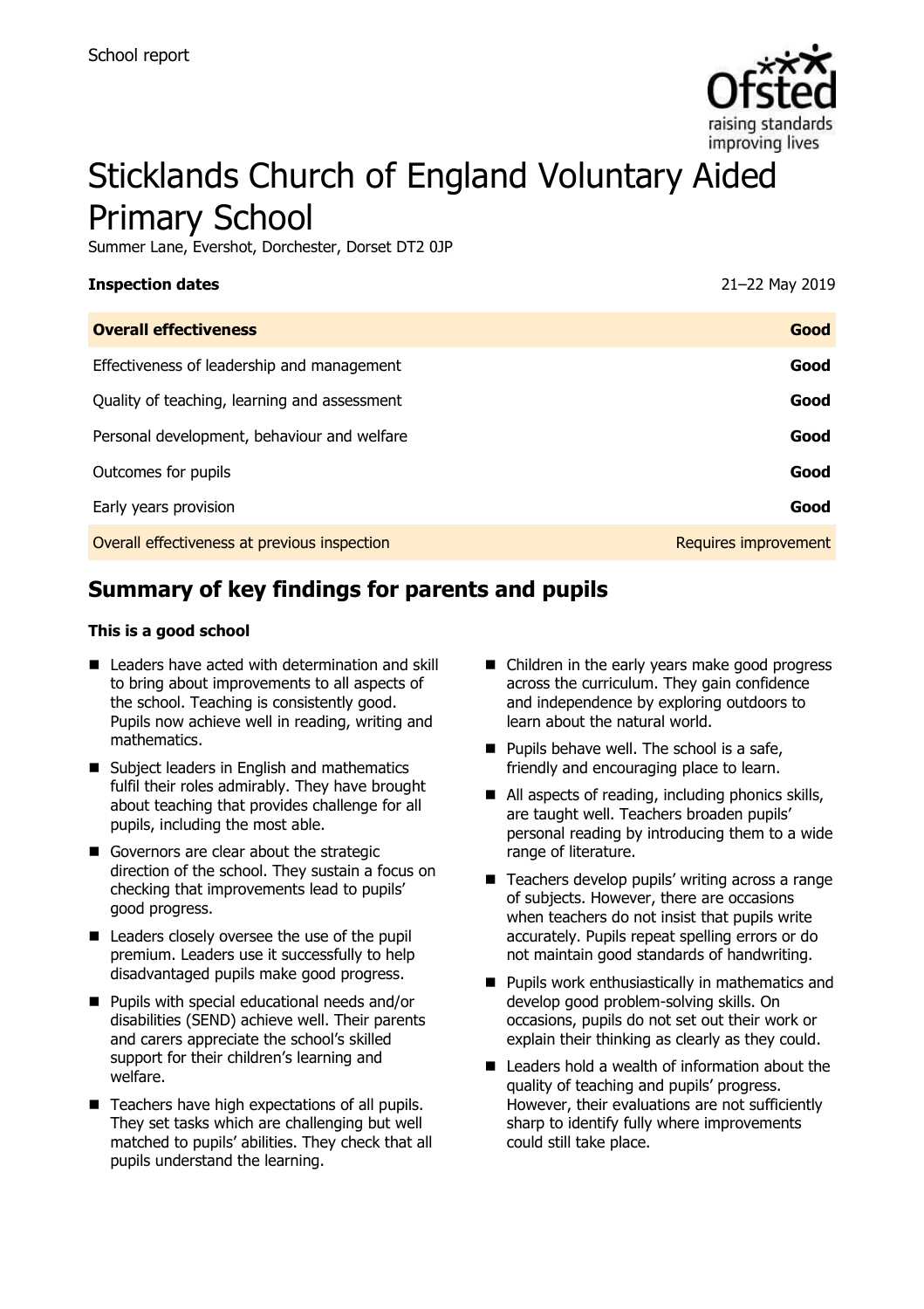

# **Full report**

# **What does the school need to do to improve further?**

- Sharpen the quality of leaders' evaluations so that they hold a more precise picture of where teaching and pupils' progress could improve further.
- Improve teaching, learning and assessment by ensuring that teachers:
	- insist on accuracy in pupils' writing, particularly their spelling and handwriting
	- develop pupils' ability to set out their mathematics systematically and explain their thinking clearly.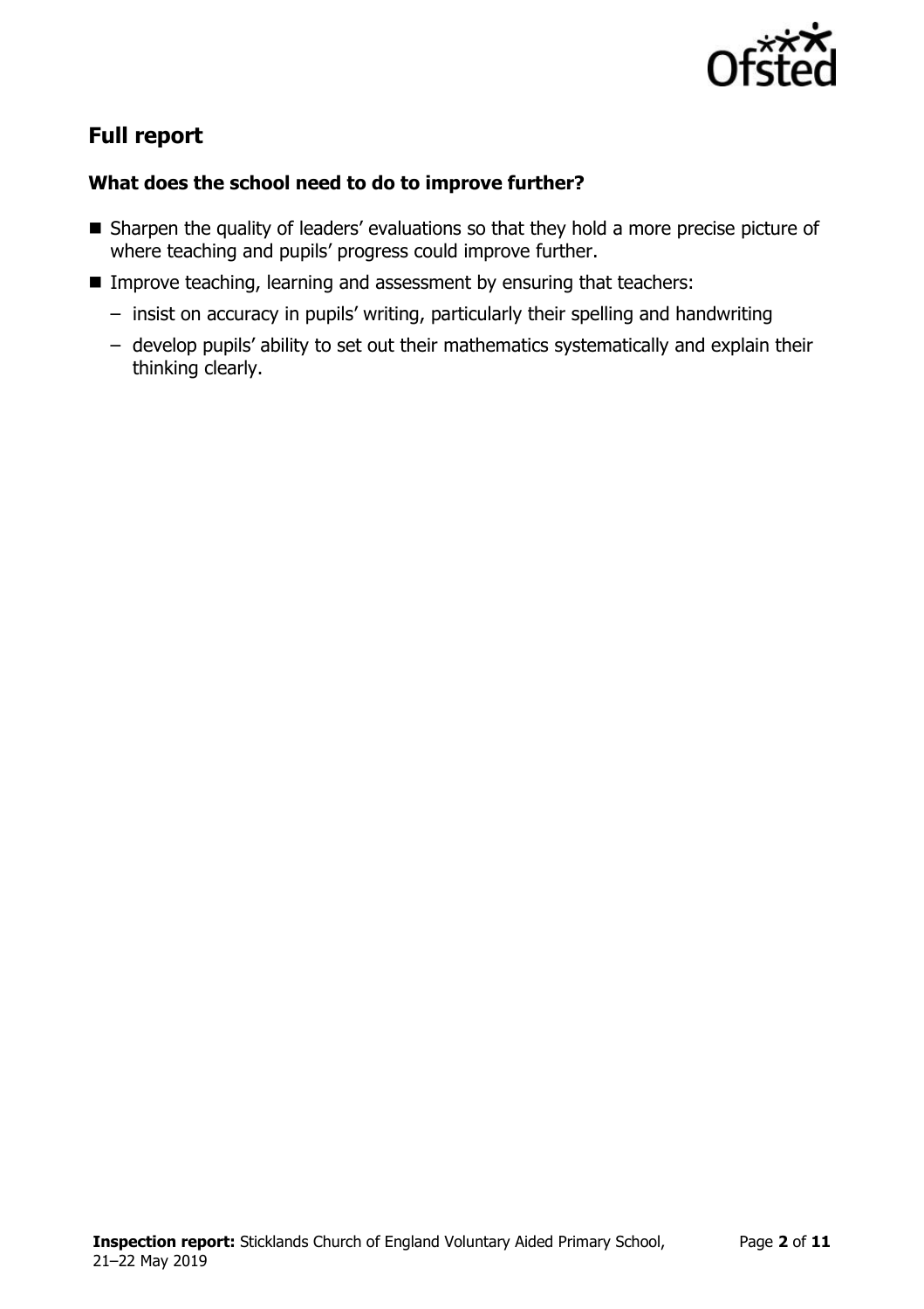

# **Inspection judgements**

## **Effectiveness of leadership and management Good**

- Since the previous inspection, the headteacher has provided skilled leadership and has enabled other leaders to develop in their strategic roles. Leaders have approached the improvement of the school in a determined and effective way. There is now stability of leadership and staffing in the school. Staff are highly positive about the drive for improvement and have committed to it wholeheartedly and effectively.
- Senior leaders have developed sound plans for the school's improvement. These are based on priorities identified by the previous inspection and gleaned through consideration of pupils' outcomes in national assessments. The actions they have taken have brought about consistently good teaching. Across the school, pupils now achieve well.
- Senior leaders visit classes frequently to make checks on the quality of teaching and learning. They report on what is going well and what could be further improved. However, they do not evaluate the series of observations well enough to identify if all advice has been put into practice. Similarly, although pupils are making good progress, leaders have not identified sharply where progress could be even better.
- Subject leaders in mathematics and English are effective in their roles. They are knowledgeable about their subjects and have developed good teaching across the school. They regularly check on the quality of pupils' work and give precise and useful information to teachers on how to improve their practice.
- The curriculum is relevant to pupils and well planned. The school's chosen topics develop pupils' understanding well across a range of subjects. The teachers' deep planning of the curriculum in mathematics and English has contributed significantly to pupils' progress, which is now good.
- The school is an inclusive community. Leaders use funding particularly effectively to promote the progress of pupils with SEND. The pupil premium is well planned and used. Consequently, disadvantaged pupils achieve well, reflecting the school's commitment to ensuring equality of opportunity.
- The school promotes pupils' spiritual, moral, social and cultural development well. The school's Christian foundation provides the structure for the teaching of respect and compassion. Pupils write to pupils in Kenya to widen their perspective on the lives of children across the world. They learn about fundamental values of democracy by electing class and school councillors.
- $\blacksquare$  The school involves parents well, particularly as so many of the pupils arrive at the school on buses. Despite the broad catchment of the school, parents remark on its 'family feel' and strong sense of community.
- The sport premium is used wisely and enables pupils to take part in local competitions. Staff develop their skills in teaching sport by working alongside specialist coaches. The school provides exciting opportunities for pupils to try new sports. For instance, the older pupils experience sailing.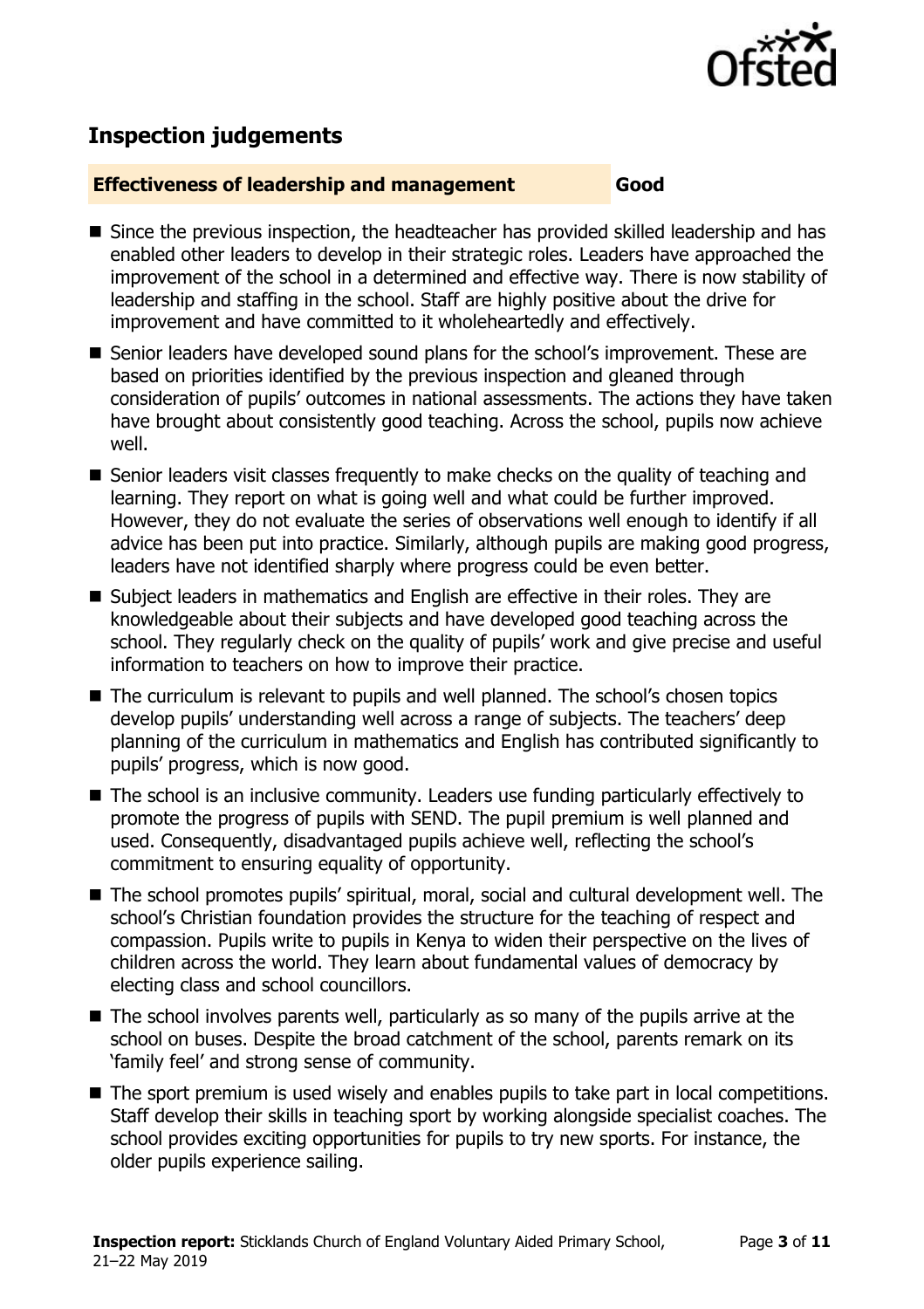

#### **Governance of the school**

- Governors have developed considerably in their roles. They now provide leaders with the necessary challenge to ensure that improvements to the school are sustained. The governing body has benefited from training to strengthen its use of information about pupils' achievement. Governors now seek assurances from leaders that actions taken to develop the school improve pupils' progress.
- Minutes of governors' meetings show that governors check the progress of the school's plans for improvement carefully. Minutes indicate that, increasingly, all governors are taking a full part in monitoring the work of the school.
- Governors are skilled at using the budget well to meet the school's priorities. They recognise the challenge leaders face with fluctuating numbers of pupils in different year groups, particularly those containing a high proportion of pupils with SEND. Consequently, governors work closely with staff to ensure that resources are used effectively to promote the progress of all pupils, including those who are disadvantaged.

# **Safeguarding**

- The arrangements for safeguarding are effective.
- There is a strong culture of safeguarding throughout the school. Staff share a clear understanding of the procedures to follow if they are worried about a pupil's welfare. Leaders follow up concerns appropriately with outside agencies. They persist in their approaches until they are sure that families have the support they need and pupils are safe.
- Staff maintain the record of safeguarding meticulously. All staff and volunteers undergo rigorous checks to ensure that they are safe to work with pupils. The school seeks equal assurance from outside contractors that their processes for recruitment are thorough.
- Governors support school leaders by maintaining a good oversight of the school's safeguarding procedures.
- There are strict behaviour quidelines for pupils when using the swimming pool. Leaders make sure that regular checks are made on the pool's safety. Governors acknowledge that the use of the pool requires stringent health and safety procedures and recognise the need to review policies regularly.
- All parents spoken to or who responded to the online survey, Parent View, believed their children were safe and well looked after in school. All would recommend the school.

#### **Quality of teaching, learning and assessment Good**

- Leaders have brought about consistently good teaching. Teachers challenge pupils of all levels of ability in their learning. Consequently, pupils make good progress.
- Teachers' explanations are clear because their knowledge of the curriculum is good.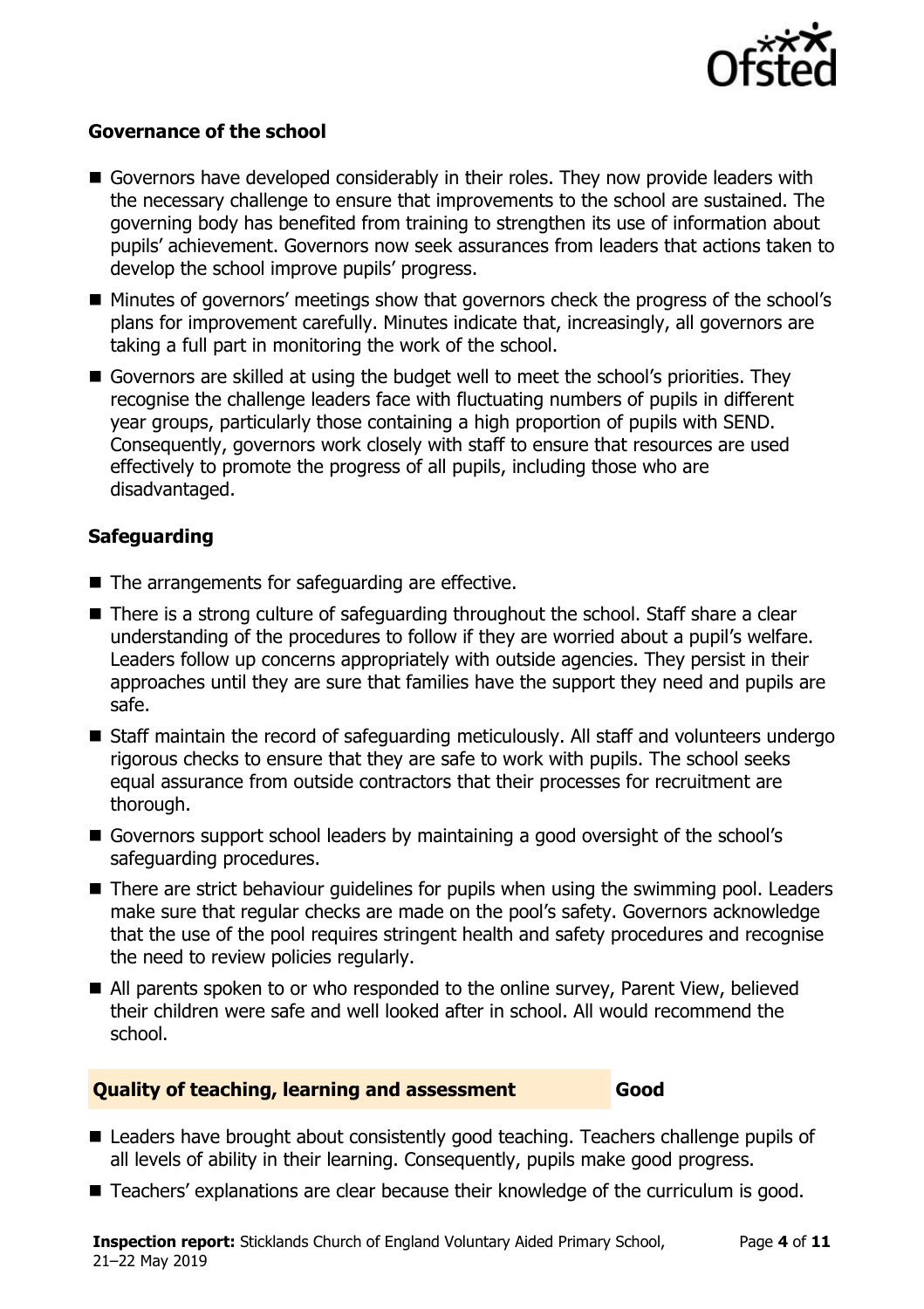

They check regularly to ensure that all pupils understand. They are skilled at explaining concepts in different ways until pupils' learning is secure and pupils are confident in beginning their tasks.

- Teachers have high expectations of all pupils. All staff take responsibility for ensuring that pupils with SEND, and those who are disadvantaged, are fully engaged in the learning. Teachers and teaching assistants give these pupils good guidance and help them to succeed.
- If pupils need to catch up in aspects of their learning or need help to reach the higher standards, the school uses additional teaching to increase their progress. These sessions focus on gaps in individual pupils' understanding and provide pupils with further practice of new skills.
- $\blacksquare$  The most able pupils are particularly enthused by the teaching of mathematics. They respond well to regular opportunities to apply their knowledge to solve problems. However, teachers do not sufficiently insist that pupils explain their thinking clearly or set out their working systematically. This limits pupils' ability to check their accuracy. These skills are not yet well developed for pupils across the school.
- **Pupils apply their knowledge of mathematics in other subjects. For example, pupils in** upper key stage 2 designed a sundial as part of their learning about space. They divided up the face of the sundial accurately using a protractor to measure the angles. Teachers now successfully deepen pupils' learning in this way across the school.
- Pupils write frequently for different purposes across the curriculum. For instance, following their visit to a monkey sanctuary, pupils in lower key stage 2 expressed their views on endangered species through strongly worded letters. At times, teachers do not sufficiently stress the importance of accurate writing. They do not hold pupils sufficiently accountable for the accuracy of their spelling or the quality of their handwriting. Pupils' carelessness in their writing limits their achievement at the higher standard.
- **Pupils in Year 1 and the Reception class acquire phonics knowledge quickly. They learn** to read confidently. Across the school, teachers build pupils' good skills in inferring and explaining the key points of the information they are reading. Teachers stress to pupils the importance of reading widely. They maintain a close watch on pupils' personal reading. If pupils have read too little or continually read the same type of book, teachers spot this quickly and guide pupils to broaden their reading.
- The teaching of history and science is particularly strong. Teachers increase pupils' understanding in science through setting them a broad range of interesting investigations.

# **Personal development, behaviour and welfare Good**

# **Personal development and welfare**

■ The school's work to promote pupils' personal development and welfare is good. Pupils enjoy their learning. Consideration of pupils' welfare is at the heart of all the school does. Pupils and parents recognise this. One parent typically expressed this view by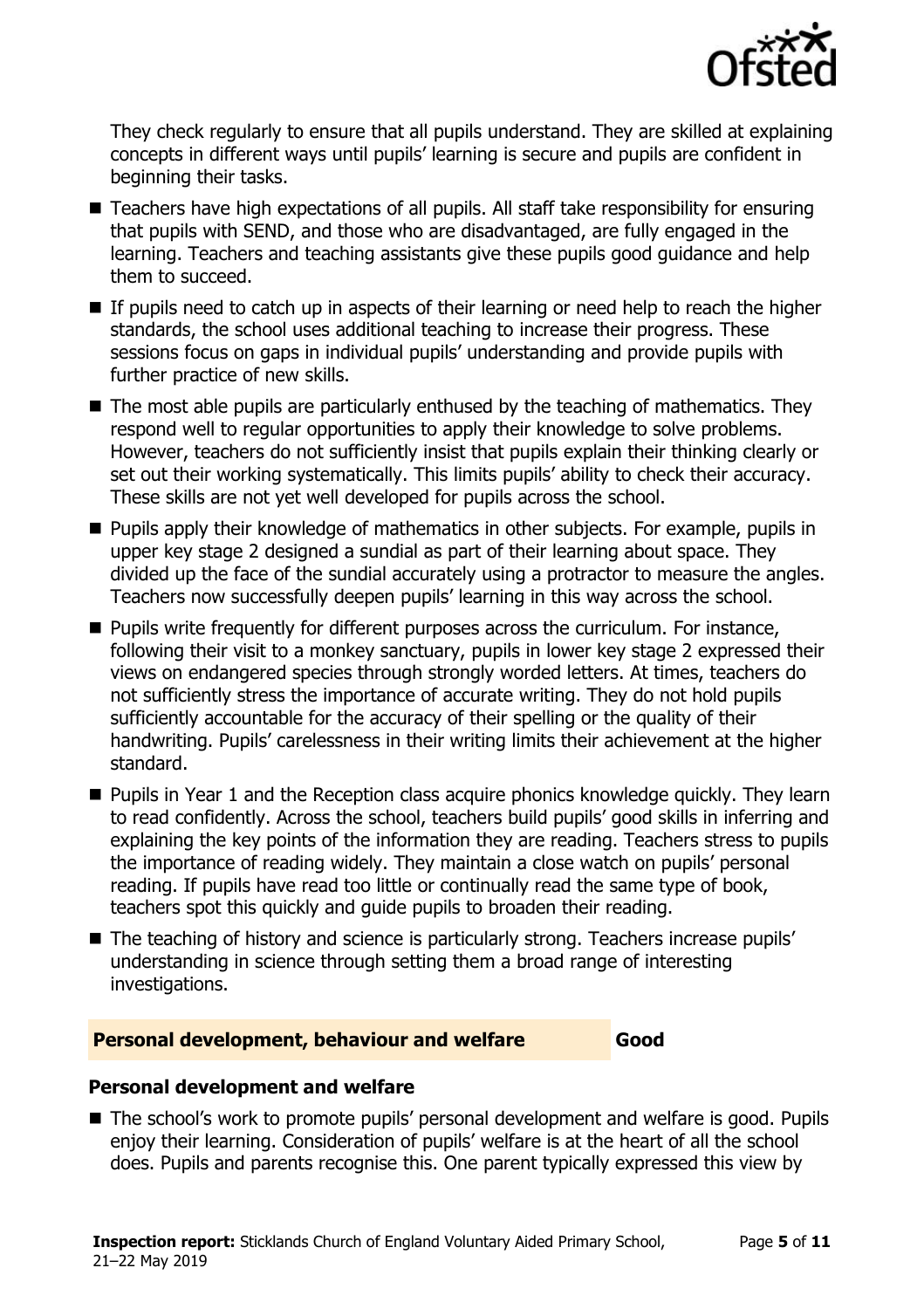

writing: 'I have been impressed by the opportunities, support, challenges and encouragement all the teachers have provided for my children.'

- The school explains pupils' rights to them but also helps them to understand their responsibilities to others. They are taught, for example, that they have a right to choose their friends but that they also have a responsibility to be friendly.
- A relatively high proportion of pupils join classes across the school mid-year. Staff and other pupils quickly help them to settle in.
- Staff are mindful of pupils' future health and well-being. Pupils enjoy frequent opportunities to take vigorous exercise, including walking the 'daily mile'. Equally, pupils learn how to stay focused and calm through lessons in massage.
- **Pupils successfully learn how to keep themselves safe, for example when using the** internet. Older pupils take their responsibilities as leaders seriously. Through their leadership, they help other children to engage well in playtimes and assembly.
- **Pupils are proud of their work but do not always set it out or check it for accuracy as** well as they could.

## **Behaviour**

- The behaviour of pupils is good. They are polite, courteous and welcoming to visitors. In lessons, pupils concentrate on their work and are highly attentive to their teachers. In the playground, pupils of all ages play well together and share equipment safely.
- **Pupils work well together and show respect for the opinions of others. They have** confidence that staff will support them if they need it.
- **Pupils and their parents are positive about the standard of behaviour in school. Pupils** say that, sometimes, friends fall out but quickly make up their differences. One pupil expressed this by saying, 'If we see that we have offended someone, we apologise.'
- The current level of attendance is good. Very few pupils are persistently absent. Leaders are quick to follow up absences to ensure that pupils are safe.

#### **Outcomes for pupils Good**

- Since the previous inspection, pupils' progress across key stage 2 has improved in reading, writing and mathematics. Currently, pupils across the school are making good progress in all three subjects. This can be seen from their workbooks and from the school's latest assessments.
- **Pupils are keen readers and read regularly. Teachers have been effective in** encouraging pupils to broaden the range of their reading. As a result, pupils make particularly strong progress in reading. They acquire phonics skills early and become confident readers. Pupils go on to develop a deeper understanding of what they read. Improved teaching this year has strengthened pupils' comprehension skills and achievement in reading, and more are now on track to reach the higher standard.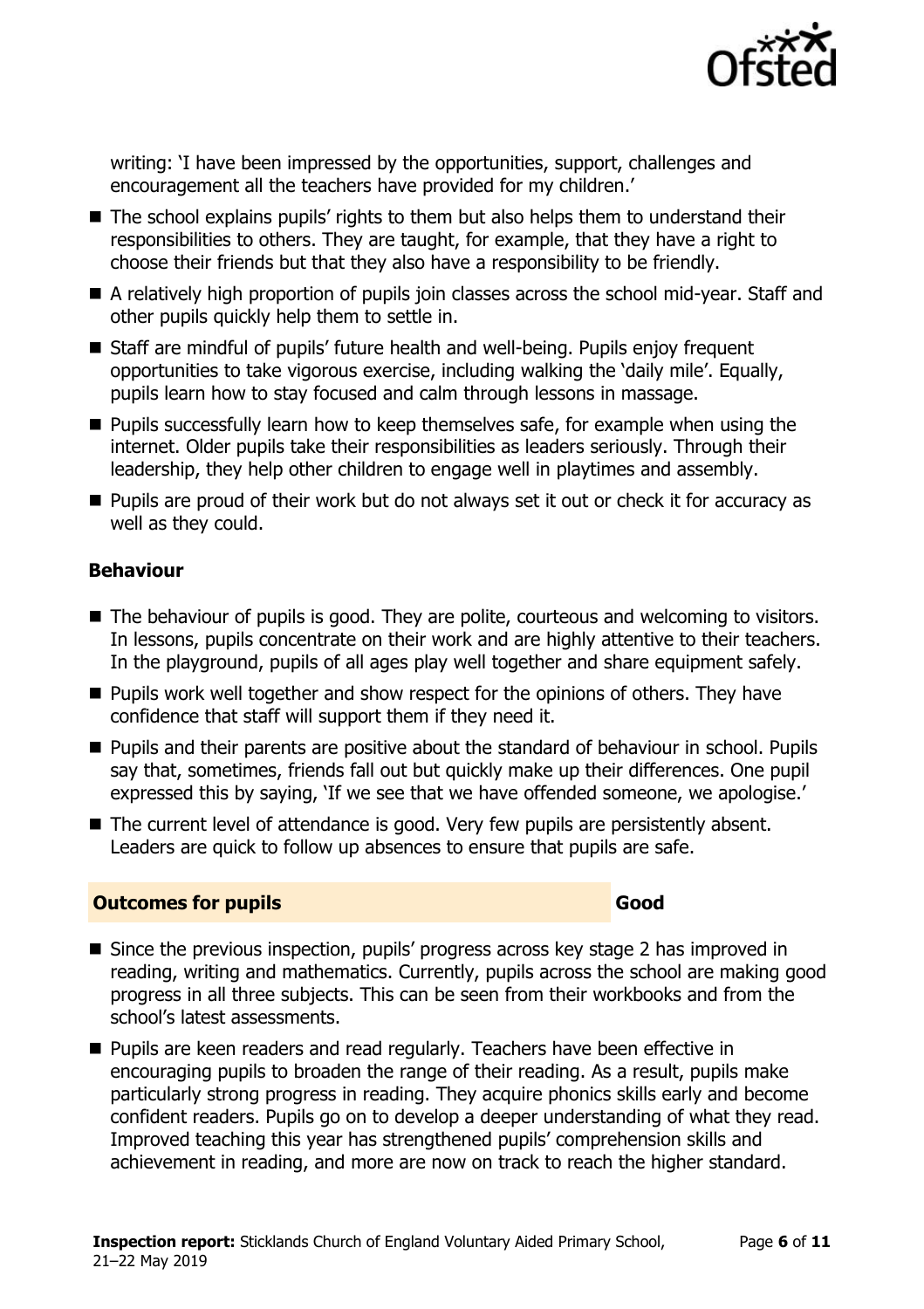

- **Pupils apply their knowledge of writing effectively across a range of subjects. They** compose well-constructed pieces of writing, using interesting vocabulary. However, at times, pupils' writing is not accurate enough. They do not apply what they know about spelling patterns or maintain the consistency and quality of their handwriting.
- Most pupils work confidently in mathematics and make good progress in calculation, solving problems and tackling mathematical investigations. However, some pupils do not set out their work clearly enough. This restricts them from checking their accuracy and deepening their understanding.
- Pupils with SEND, some of whom are disadvantaged, make strong progress. Pupils' current standard of work shows that an increasing proportion of pupils with SEND are catching up to the expected level for their age.
- Teachers develop pupils' knowledge in science and history particularly well. As a result, pupils make good progress, particularly in the skills of scientific enquiry. They explain their understanding of their history topics clearly through their interesting writing.
- The school has strengthened pupils' achievement across the curriculum and, consequently, pupils are well placed to transfer to the next stage of their education.

## **Early years provision Good Good**

- The leader for the early years has put in place challenging teaching and learning in the Reception class, across all areas of the curriculum. As a result, children in the early years make good progress.
- When children start school, staff ensure that they gain a deep understanding of what children know and can do. They plan activities which are well matched to children's needs. The majority of children now achieve well, and an increasing proportion reach higher standards than expected in their learning by the end of their Reception Year.
- Children form their letters accurately and apply their phonics knowledge when they write. Staff are aware that this is a challenge for some children, for example children with SEND. They take particular care and time to encourage and develop these children's writing.
- Staff build children's confidence, independence and love of the natural world. Children explore and investigate the setting's wooded outdoor area. They cooperate in their play to build and dig. Staff develop children's curiosity in the world around them through activities such as their recent investigation into the life cycle of a butterfly. Children consequently achieve well in knowledge of the world and developing relationships.
- Children routinely develop and apply their basic skills of reading, writing and number outside and find natural materials to use in their learning. For instance, when ordering and matching numbers, some children chose to use sticks from the woodpile. Others dug for 'buried' pebbles. Children maintained their interest and enthusiasm for these tasks. Staff enhanced children's learning with questions and prompts.
- Staff maintain good routines to secure children's welfare. Children are encouraged to think about their safety and to act sensibly. They behave well and work with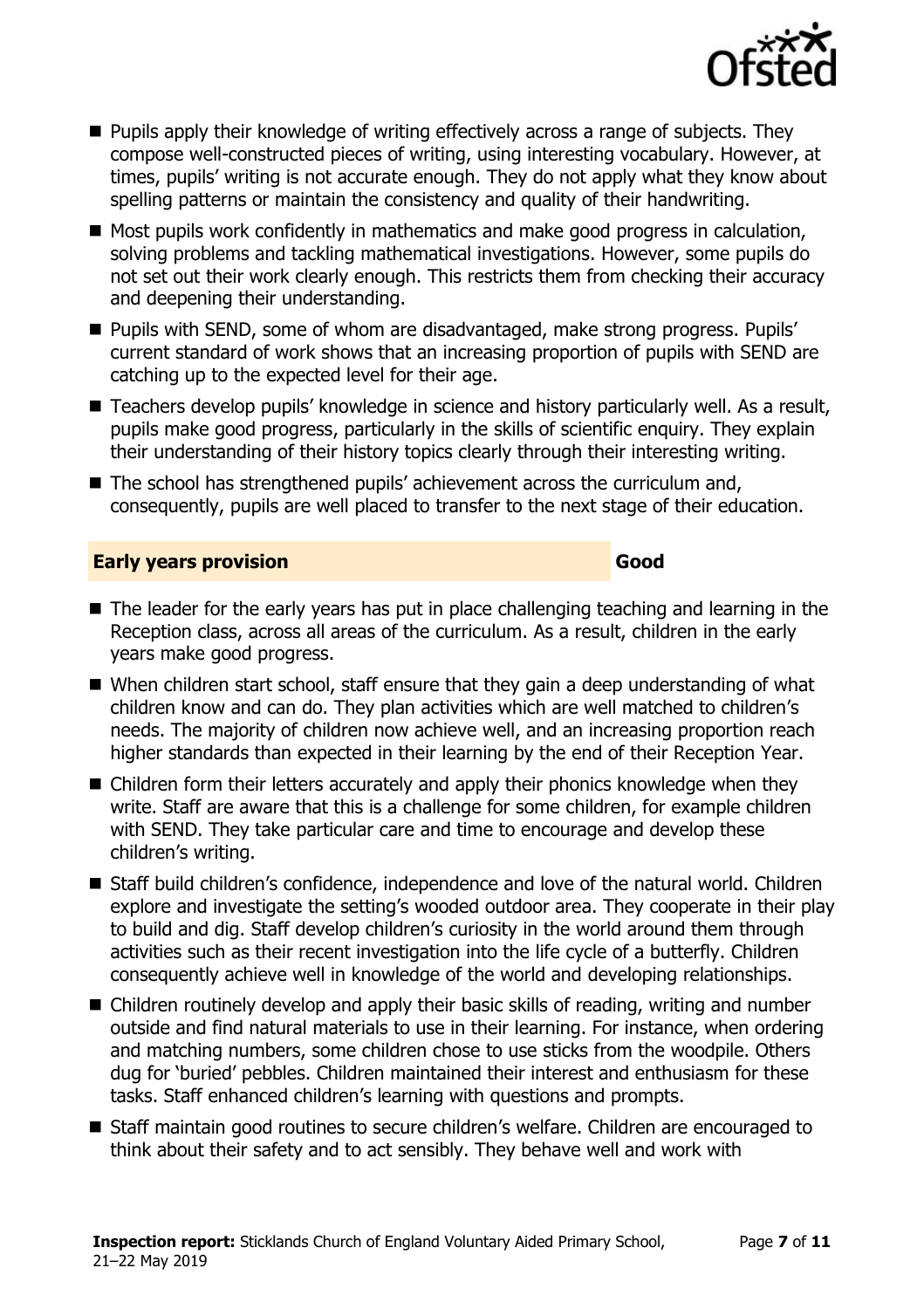

concentration. Children's work shows that they develop good basic skills and attitudes to learning.

**Parents are highly complimentary about the teaching in the Reception class. They value** the way that staff know their children as individuals.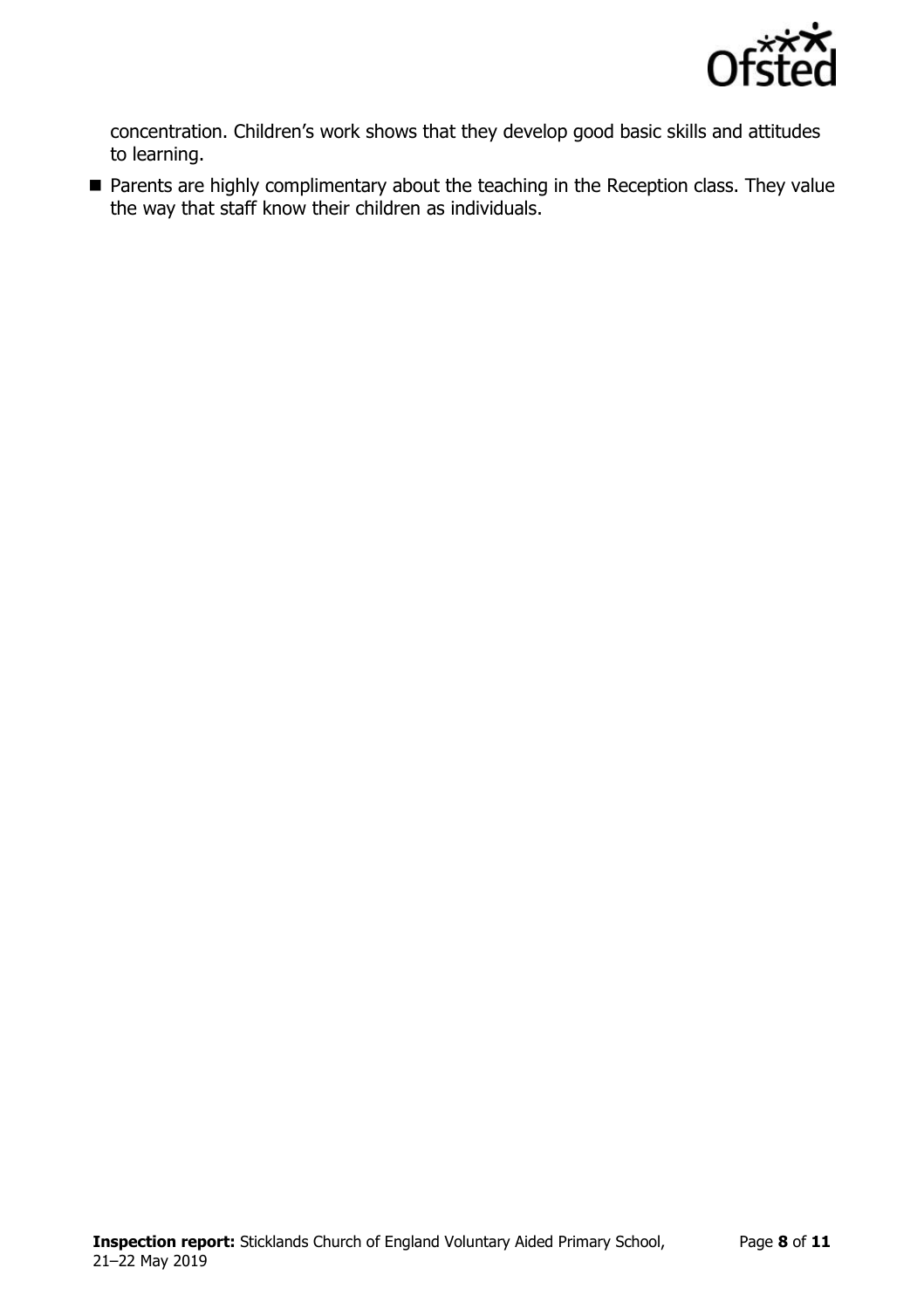

# **School details**

| Unique reference number | 113799        |
|-------------------------|---------------|
| Local authority         | <b>Dorset</b> |
| Inspection number       | 10088296      |

This inspection of the school was carried out under section 5 of the Education Act 2005.

| Type of school                      | Primary                         |
|-------------------------------------|---------------------------------|
| School category                     | Voluntary aided                 |
| Age range of pupils                 | 4 to 11                         |
| <b>Gender of pupils</b>             | Mixed                           |
| Number of pupils on the school roll | 99                              |
| Appropriate authority               | The governing body              |
| Chair                               | <b>Richard Campbell</b>         |
| <b>Headteacher</b>                  | Kathy McCann                    |
| Telephone number                    | 01935 83287                     |
| Website                             | www.sticklands.dorset.sch.uk    |
| Email address                       | office@sticklands.dorset.sch.uk |
| Date of previous inspection         | 2-3 February 2017               |

# **Information about this school**

- Sticklands Church of England Voluntary Aided Primary School is smaller than the average-sized primary school. There are four classes. Children join the school in the Reception class. The other classes are mixed age.
- The school has a very wide rural catchment area and the majority of pupils travel on buses to and from the school.
- The proportion of pupils with SEND in some classes is very high. Across the school, it is above the national average.
- The proportion of disadvantaged pupils supported by the pupil premium is below the national average.
- Almost all pupils are from a White British background.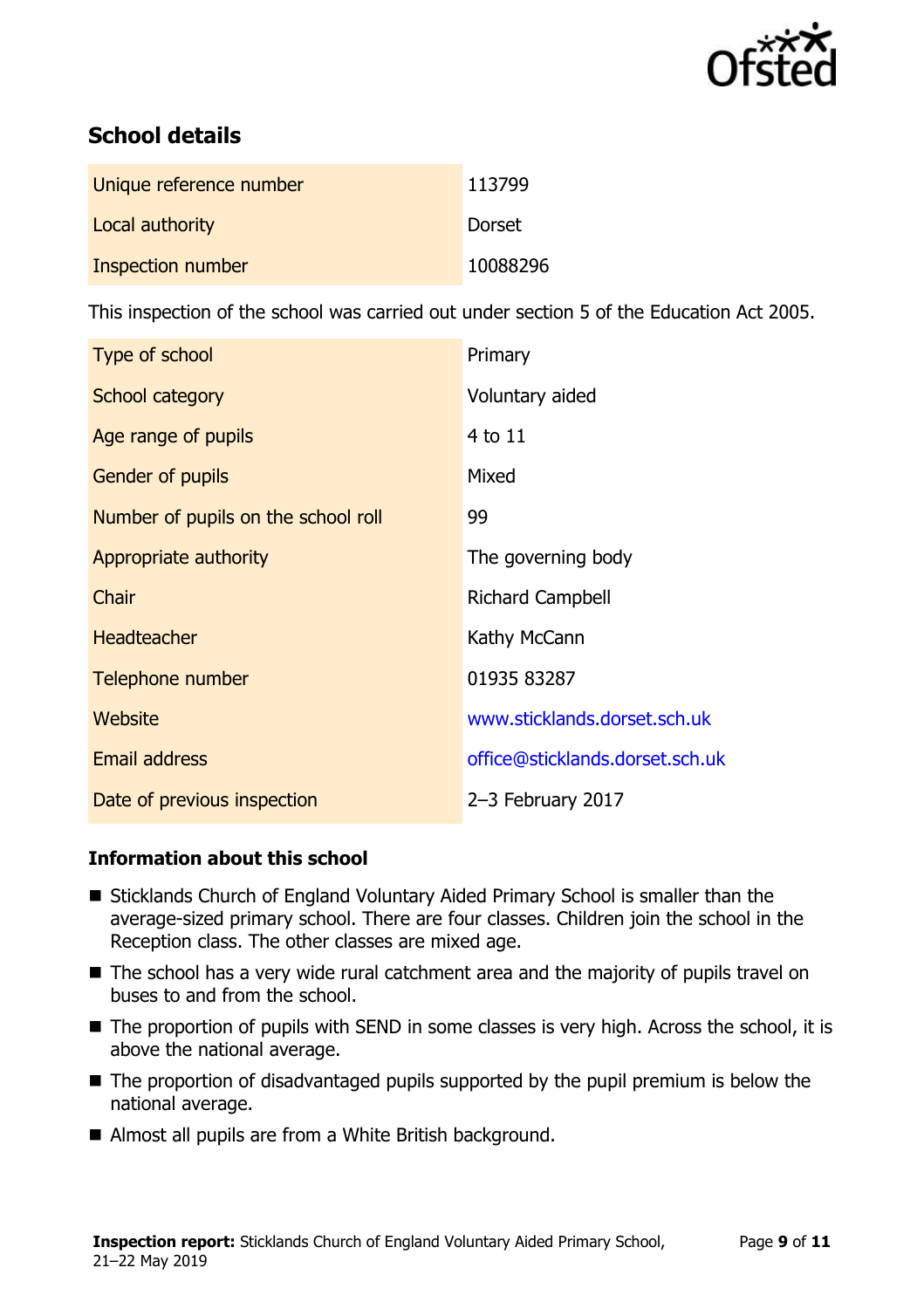

# **Information about this inspection**

- The inspector held meetings with the headteacher and other key leaders. The inspector made visits to all classrooms to observe pupils' learning. Most of the visits to classes were with the headteacher.
- The inspector reviewed the information the school holds about pupils' progress. She examined samples of pupils' work from across the curriculum.
- Together with the headteacher, the inspector reviewed the school's self-evaluation and school development plan.
- The inspector met with a group of governors. She also met with a representative of the local authority.
- The inspector scrutinised various school documents, including records of monitoring and the minutes of governors' meetings. The inspector also reviewed documentation in relation to the school's safeguarding procedures. She discussed safeguarding with governors and members of staff.
- The inspector met with a group of pupils and reviewed samples of their work with them. The inspector heard pupils read as part of the visits to classes.
- The inspector met with a group of pupils to gain their views of the school. She also talked to pupils in the playground.
- Parents shared their views of the school through the 37 responses recorded on Ofsted's online survey, Parent View. The inspector also took account of the five letters handed to her. She spoke to parents at the start of the first day of the inspection.
- $\blacksquare$  The inspector took the views of staff into account through the 10 responses to the staff survey.

# **Inspection team**

Wendy Marriott, lead inspector **National State Inspector**